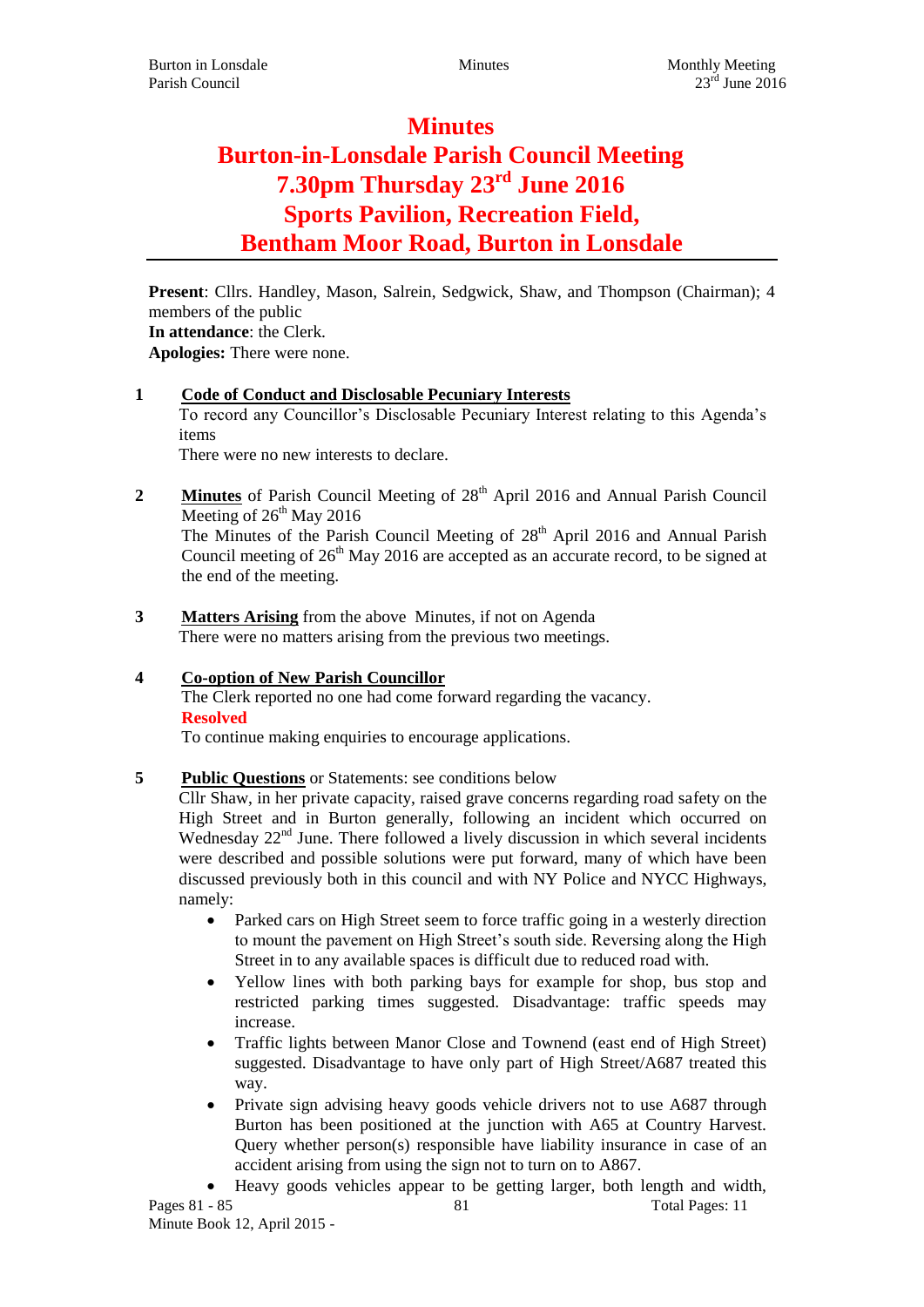which makes using the A687 difficult in places due to narrow carriageway.

The Chairman summarised the points above, and agreeing the Parish Council has a responsibility to raise the matter with North Yorkshire Highways and possibly North Yorkshire Police.

#### **Resolved**

To write to North Yorkshire Highways, copying Police and local MP regarding the above concerns, inviting NYCC Highways to do a survey in Burton and make proposals to solve the road safety issues.

It was also suggested it may be appropriate to remind residents not to park too close to junctions (e.g. Chapel Lane/High Street and Manor Close/High Street) as visibility and manoeuvring space is otherwise compromised.

Mr Dodgson raised the matter of heavy goods vehicles, associated with building works at 7 Greta Heath, are using the Riverside Land access track to access the property. This is not in accordance with the agreement the owners of 7 Greta Heath agreed with the Parish Council, namely only accessing the track six times a year and only with a caravan.

### **Resolved**

To write a letter to the owners, drawing their attention to the terms of the agreement, and requesting the situation is resolved as soon as possible.

#### **6 Reports**

a) **Police**: no report.

b) **North Yorks County Councillor**: no report.

#### c) **Craven District Councillors**

**Planning Matters**: applications, decisions.

**Application: 15/2016/16790** Sycamores & Beeches Cottage, Barnoldswick Lane, Burton in Lonsdale.

To remove Condition 7 of original planning permission referenced 5/15/128 and allow unrestricted occupancy of both properties.

Comments were invited from Councillors.

Cllr Shaw considered that, having reviewed all the paperwork submitted with the application, all previous application refusals appear to have been complied with.

#### **Resolved**

No further comments to be made.

**Decision: 15/2016/16700** First floor extension to existing bungalow, plus a single story side extension to the west elevation and internal alterations, 11 Greta Heath, Burton in Lonsdale. Refused.

Following the above plan's refusal, the applicants contacted the Parish Council regarding the Craven District Council Planning Committee meeting at which the decision was made and which Cllr Thompson attended, as a member of the Planning Committee. Cllr. Thompson explained he was not speaking on behalf of the Parish Council as the March meeting of the Parish Council had resolved to make no comment about the application. Rather, he spoke as Ward Councillor in support of the residents who had

expressed concern about the impact that the proposed design would have on them. He excluded himself from the vote and sat in the public area while the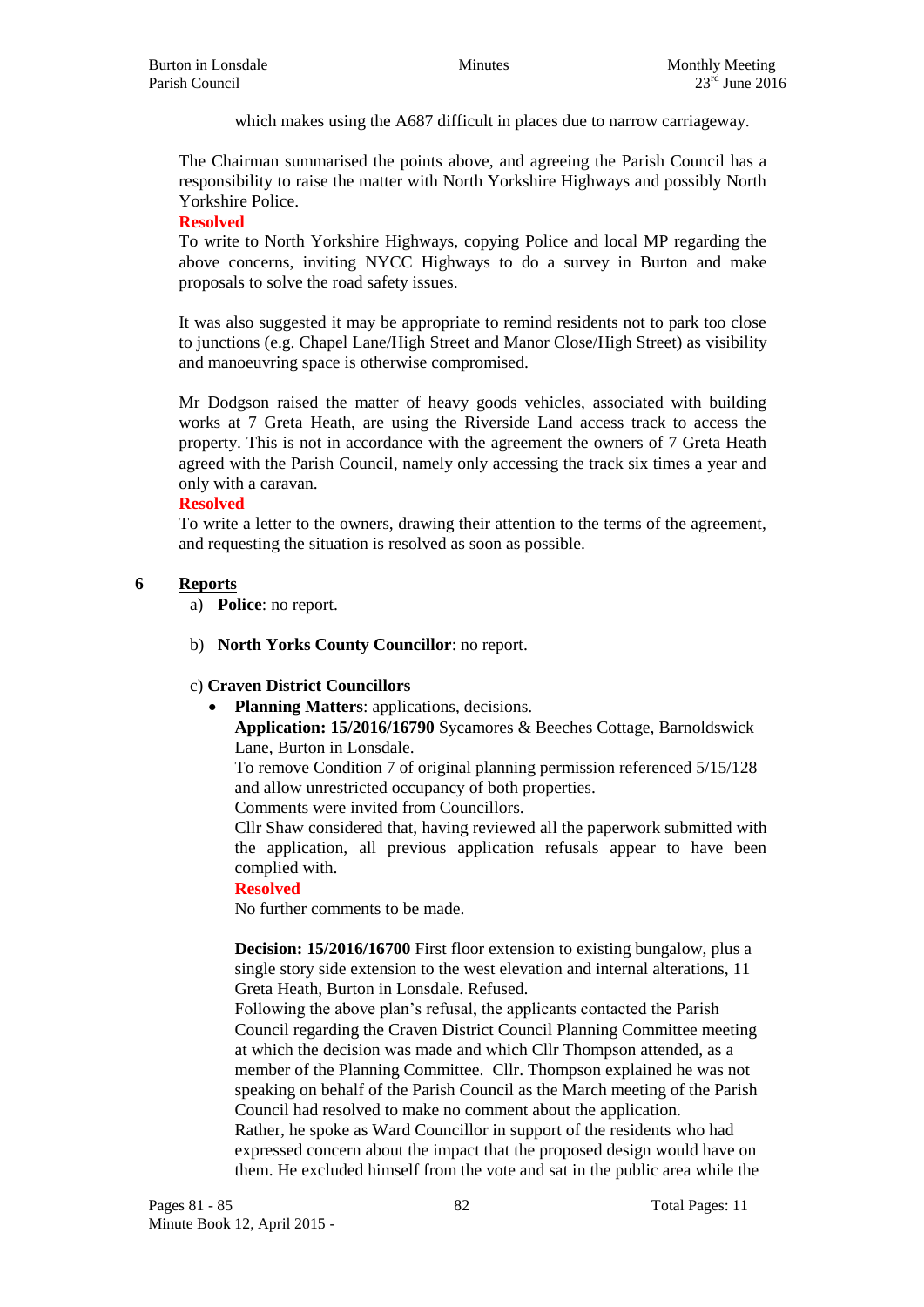application was considered by the committee. He assured the applicants that if they decided to submit a revised design supported by the neighbours, he would be happy to support the revised application.

- **Craven District Council consultation**: Statement of Licensing Policy (Licensing Act 2003). Cllr Thompson explained this was a review of procedures involving licensing for alcohol, taxis, and music in public places. No comments were made.
- c) **Clerk: YLCA**; Correspondence, including new Association of Local Council Clerks arising from SLCC EGM of  $10^{th}$  June 2016. The SLCC has formed a new union for Council Clerks, now called the Association of Local Council Clerks (ALCC), and of which the Clerk is a member (continuing the membership from that of the SLCC.

# **7 Finance Matters**

- **a) Bank balances, including receipts since statement date** The Clerk reported the bank balances as per the Appendix
- **b) Approval of payments of budgeted and non budgeted items Resolved**

To approve the May payments as prepared by the Clerk, as per Appendix

# **c) Annual Return 2016: approval for publication on council website**

The Clerk explained that, following submission of the Annual Return to the external auditors, the Annual Return (as a draft) must be published on the parish council's website.

#### **Resolved**

To publish the Annual Return, as a draft, on the Parish Council's website at the earliest opportunity.

d) **Burton Pals with Trowels:** request for financial support re village signs project

Cllr Thompson informed the meeting he is investigating if an arrangement with a Streetworks accredited supplier can support a lower cost contractor , and will report to the council at the July meeting.

#### **Resolved**

To invite Burton Pals with Trowels to submit a formal grant request in time for the council's October budget meeting.

# **8 Parish Councillor Reports**

**a) Village Hall Committee**

Cllr. Salrein reported repairs to the floor have been done; a table tennis club will be starting on a Thursday morning.

**b) Bentham Common Lands Charity**

Cllr. Thompson reported the Charity has appointed a new chairman, Tim Stannard; a formal meeting has not yet been held.

- **c) Woodland Trust:** nothing to report.
- **d) Joint Access and Rights of Way Committee**: to note dissolution of the committee and future arrangements re notification of maintenance matters. **Resolved**

To remove this item from future agendas; to note a group of local volunteers will be working with the single Ranger remaining, on a small project in Bentham next week, and it is hoped to continue the arrangement in the future.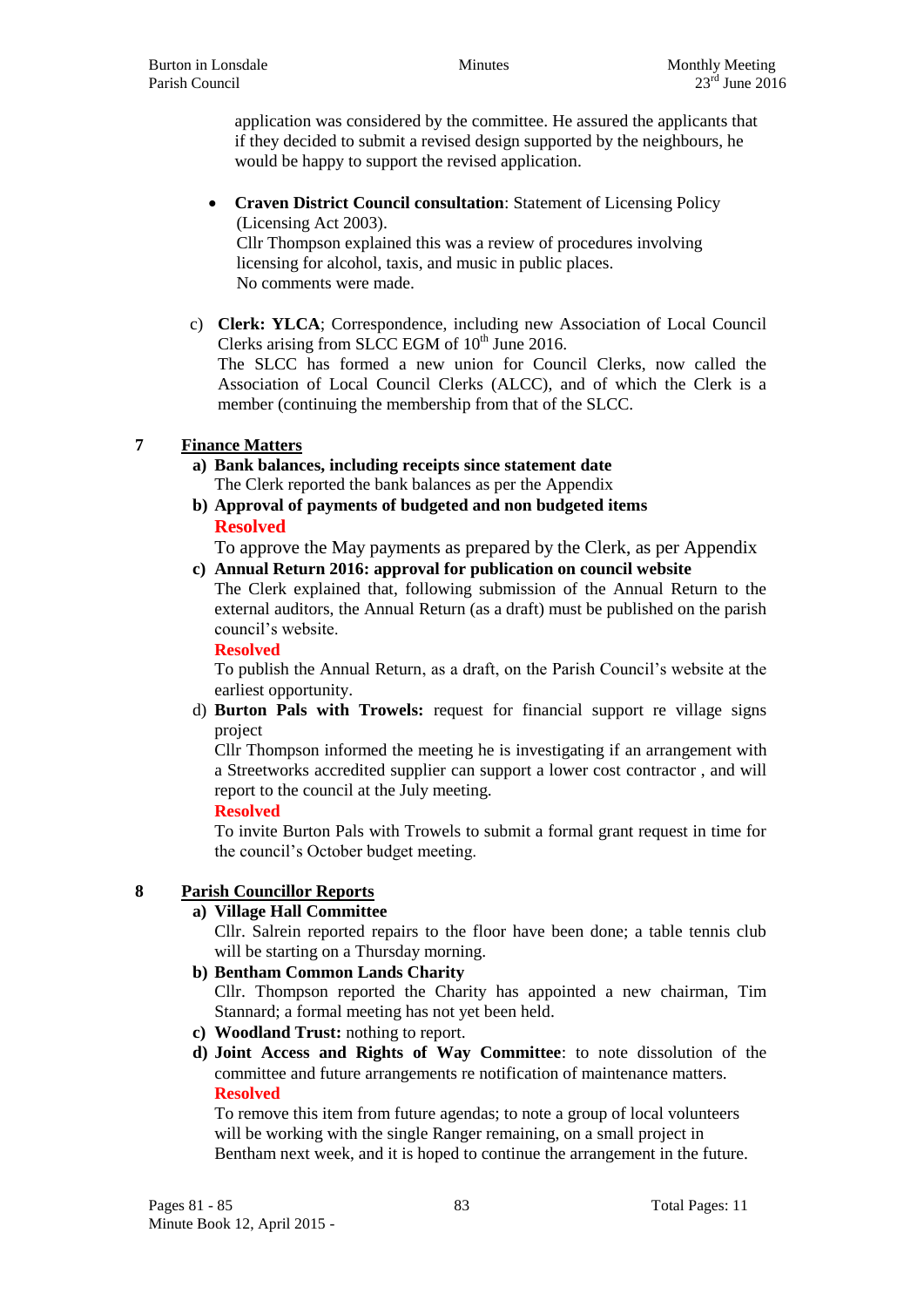**e)** Cllr Sedgwick reported that, following the road resurfacing work, the loose chippings warning signs at Ireby Road junction with A687 obstruct drivers' view of on-coming traffic.

### **Resolved**

To request NYCC Highways remove the signs at the earliest possible moment.

# **9 Recreation Committee**

**Play Area** inspection reports: none reported. **Pavilion**:

- web bookings and payments Cllr Thompson reported the pavilion's website is now 'live'; however, the bookings and payments section is not yet 'live'.
- maintenance, including cleaning:

It was reported that a damp patch has been noticed on the outside of the building; a regular cleaning 'slot' has not yet been agreed.

• risk assessment Cllr. Thompson indicated the above items would be dealt with by the Recreation Committee.

# **Resolved**

The Clerk to nominate a suitable date, time and venue, together with an agenda, for the Recreation Committee to discuss and resolve these items.

# **10 Maintenance Reports**

- **a) Village Green, including War Memorial:** nothing to report
- **b) Riverside Land:** the waste water treatment works access track has been regravelled; the tree trunk previously in the middle of the river has been pulled to the bank below the houses.
- **c) Very Old and Separate Churchyard:** one full grass cut has been done this season and it is hoped to do one more before the end of the season.
- **d) Street Lighting:** nothing to report.
- **e) Public benches:** 
	- Bench outside the school very rusty and requires work, urgently. Cllr. Thompson to investigate
	- Benches on Village Green appear to be acquiring a layer of moss. Clerk to seek advice.
	- Benches on Ireby Road requiring grass cutting around area; Cllr Sedgwick to do shortly.
	- Bench on Bentham Road, opposite Rec. Field needs grass cutting; Clerk to do shortly.
- **f) Public Footpaths:** see above

# **11 Items to be included by Clerk in press release**

Although specific items, casual vacancy to be publicised.

**12 Date, time and venue next monthly Parish Council meeting** 7.30pm,  $28<sup>th</sup>$  July 2016, in the Village Hall.

Meeting closed at 8.45pm.

**Signed ....................................................... Date .......................**